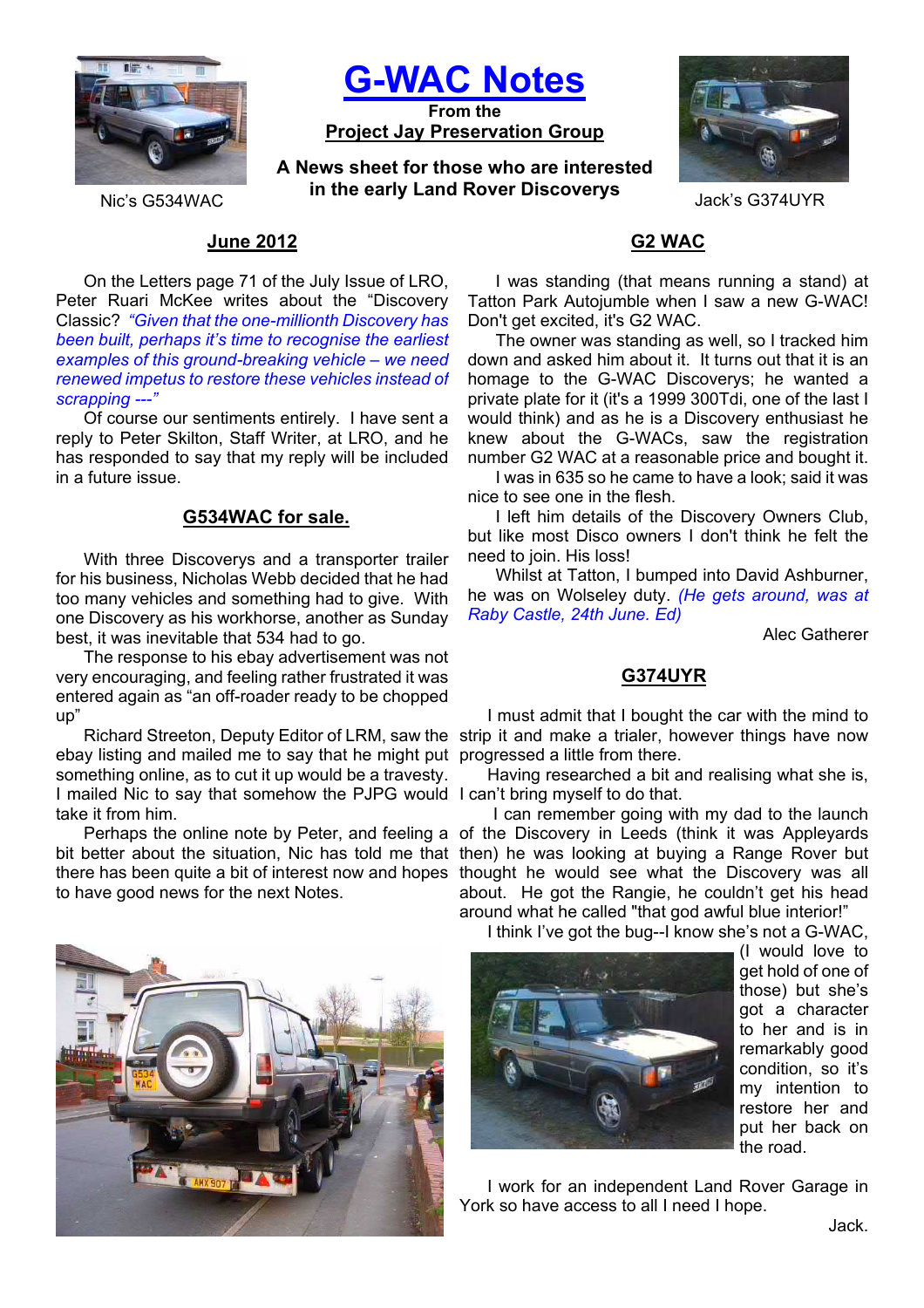#### **Current known owners of launch cars. @ June 2012**

G457WAC Mark Wheatley G459WAC. (Amphibian) Land Rover<br>
G461WAC G461WAC COMPUTE: UNIT G461WAC John Boucher<br>G463WAC Jan Rawlings G465WAC & G526WAC <br>G469WAC & G524WAC CONFIDENTIAL Lee Barnett G469WAC & G524WAC G470WAC Frank Elson G478WAC Meghan Timmins G480WAC, G482WAC & G486WAC David Ashburner G488WAC Clive Richfield G490WAC Rob Ivins G510WAC Nick Prior G511WAC Colin Crossley G534WAC Nicholas Webb

Ian Rawlings

There were 86 cars registered on 01.10.89 from G451WAC to G537WAC, with the exception of G500WAC.

#### **Other known launch cars on DVLA site**

G466WAC, G477WAC, G494WAC, and G525WAC

#### **Other pre-production, G-WACs and early cars**

| <b>B62 COH &amp; C60 JKG</b>      | Philip Bashall (The Dunsfold Collection) |
|-----------------------------------|------------------------------------------|
| C742HUH                           | <b>Charles Whitaker</b>                  |
| G226EAC                           | <b>Discovery Owners Club</b>             |
| G513DHP                           | Project Jay Preservation Group           |
| G279WAC                           | Neal                                     |
| G302WAC                           | Sandy Andrews                            |
| G308WAC                           | Robin Gray                               |
| G310WAC                           | Mark Simpson                             |
| G311WAC                           | Ivor Ramsden                             |
| G316WAC                           | David Cox                                |
| G401WAC                           | Owner not known                          |
| G405WAC                           | Harry Harrison                           |
| G406WAC                           | Keith Britton                            |
| G410WAC                           | Robin Jeffery                            |
| G563WAC                           | David Spirrett                           |
| G601WAC                           | <b>Richard Haynes</b>                    |
| G602WAC                           | Owner not known                          |
| G603WAC                           | lan Redfern                              |
| G610WAC                           | John Stuart-Gay                          |
| G635WAC                           | Alec Gatherer                            |
|                                   |                                          |
| G28 RMW                           | Glyn Jones                               |
| G41 VHA                           | Simon Tinkler                            |
| G67 RYJ                           | Foley S V Ltd.                           |
| G101GEL                           | Tim Evans                                |
| G324CBG                           | Robin Jeffery                            |
| G374UYR                           | Jack Straw                               |
| G442AJM                           | Scott Seacombe                           |
| G5530WD                           | J Herod                                  |
| G656RYB                           | Graham Welch                             |
| G711YRY                           | Peter Hares                              |
| G757SGX                           | Paul Bishop                              |
| G767NRH                           | David Ashburner                          |
| G834FPR                           | Sue Virgin                               |
| G892VPM                           | M E Hall                                 |
| G942UTT                           | Keith Taylor                             |
| G987LKU                           | <b>Andy Greer</b>                        |
| H776POJ                           | Duncan Campbell                          |
| H871EWK                           | Mark Hardwick                            |
| J140OAC Ambulance                 | Neil Witt                                |
| J463HVK Ambulance                 | William Wallace                          |
| 3656 TW 24                        | Keith S L Daffern (France)               |
| AZ-829-TJ                         | Raymond Bechetoille (France)             |
| Camel. Awaiting export to the USA | Robert Blanchard (USA)                   |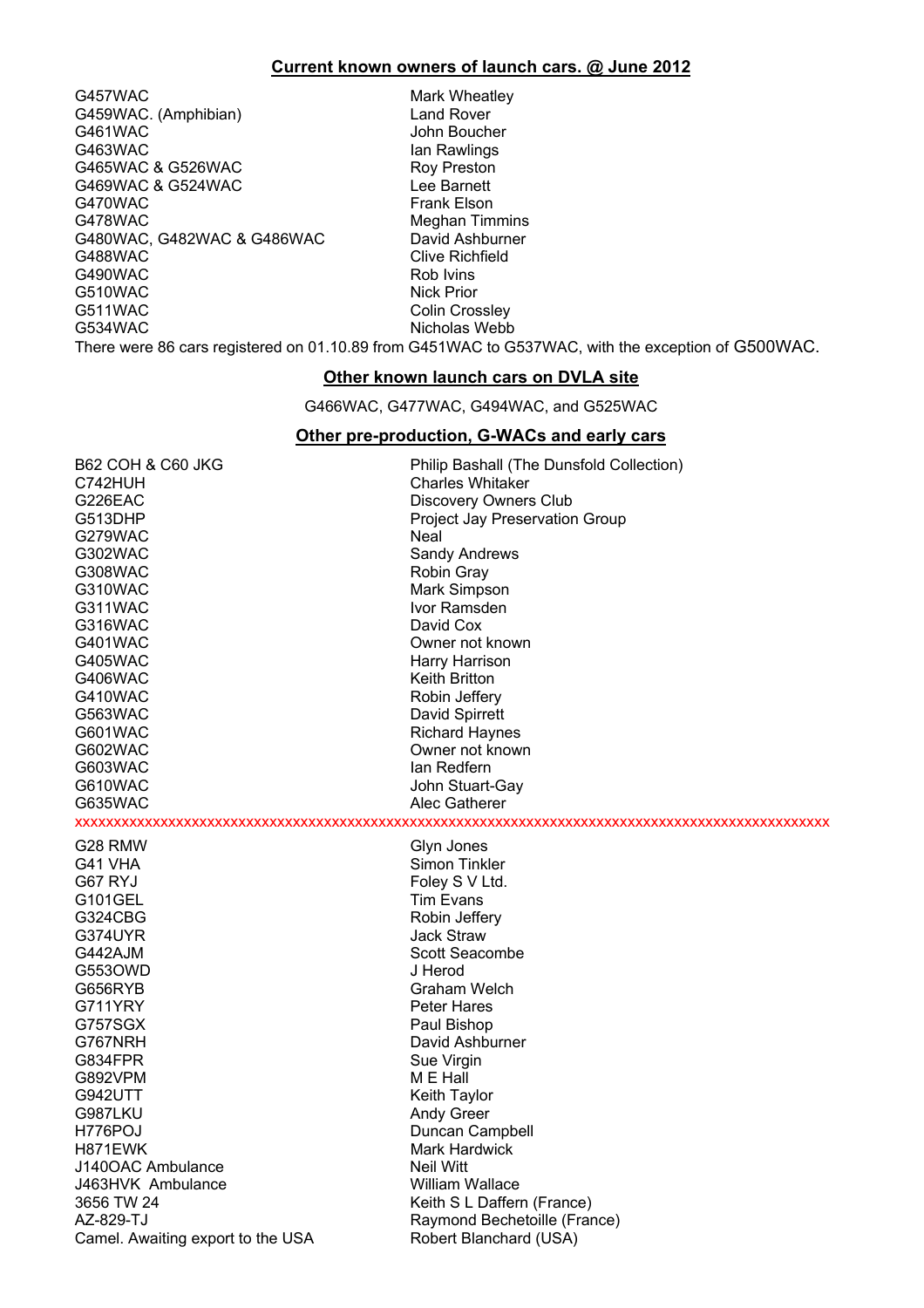## **Discovery Birthday Party. Plymouth 13th – 14th October.**

Well, time is moving fast, and so the preparations begin.

This year's event will follow the same theme as in previous years. For those of you that haven't attended before (or have forgotten...) the weekend starts with Discoverys gathering on Plymouth Hoe from 09.30 on the Saturday morning.

We then depart at around 1.00pm for a scenic drive to Mount Edgcumbe Country Estate via the Torpoint Ferry. We will once again have a tour of the fantastic deerpark, and will park up on the green by the water, the same spot as the original 1989 launch

The Saturday night social has yet to be finalised. Details to follow.

Sunday morning starts with everyone meeting at the Tesco superstore at Lee Mill, near Plymouth, at 09.00 for a 09.30 departure for the South Devon Steam Railway. Discount Steam train rides will be available for everyone connected to the Birthday Weekend.

We will leave the railway at around 2.00pm, and take a lovely scenic drive out across Dartmoor, on route to The Two Bridges Hotel, for cream teas. You are then free to spend as much time there as you wish, before making your weary way home!

Flyers will be available. If you wish to print some off for yourself to dish out, please provide me with your email address and I'll send



prizes are also sought. Please provide details of anything that you can supply.



Any questions, please reply to me on 07771 882622 or Lee on 07920 097575. And don't forget our website.

www.discoverybirthdayparty.co.uk

This will be updated with details of this year's forthcoming event, and also reports on previous years.

If you only do one event with your Discovery this year, make it this one.

Ian Williams.

## **Classic Car & Bike Show plus Land Rover Display Ripley Castle 4th June.**

The Mark Woodward event at Ripley Castle always draws a big crowd, and the unexpected fine day on Bank Holiday Monday saw a bumper turnout of classic cars, bikes and Land Rovers.

The Triumph Stag Owners and the Mk1 Ford Escort Owners had good displays of well-preserved cars from the 1970s

Margaret and I took 526 into the arena for the 1980s cars and we were put alongside a stunning Jaguar that had already been awarded a plaque for the Best Sports Car. It was also regarded as Best 1980s car on show. A really good example of the year.

The 4x4 class encouraged many owners to enter the arena, the Land Rover class was won by Toni Armitage with her 1997 Camel Discovery, and a stunning 4x4 Ford Sierra was given a special award.



mouth SPIRIT OF DISCOVERY

 $B1<sub>o</sub>$ 

With my G526WAC information in the widow, there were quite a few visitors to talk to and give out my "visiting card".



Graham and I have had a few printed.

A good day out, meeting old friends of my Yorkshire Rover Owners Club days, and we look forward to the next show at Ripley Castle on 5th August.